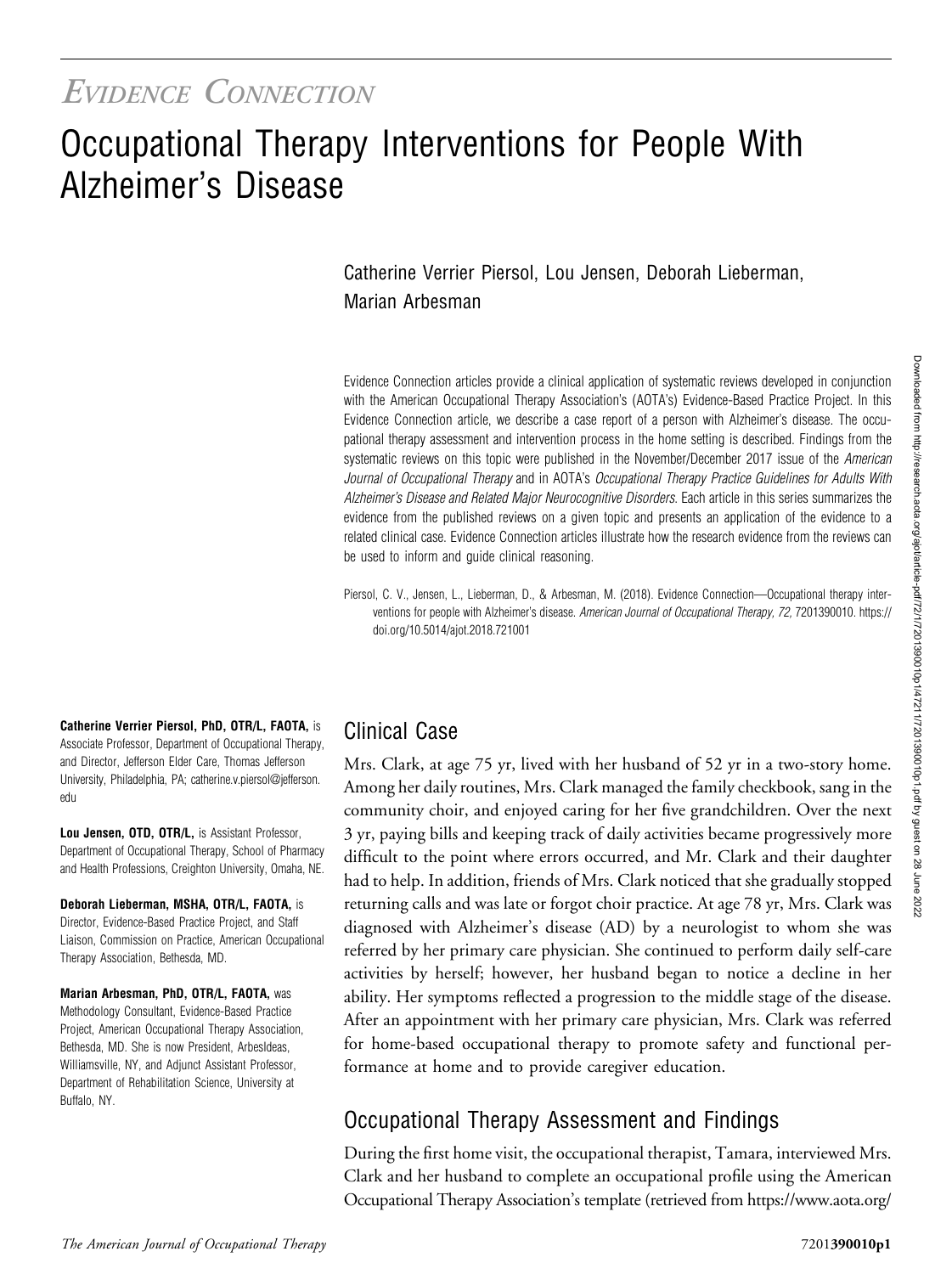$\sim$ [/media/Corporate/Files/Practice/Manage/Documentation/](https://www.aota.org/%7E/media/Corporate/Files/Practice/Manage/Documentation/AOTA-Occupational-Profile-Template.pdf) [AOTA-Occupational-Profile-Template.pdf\)](https://www.aota.org/%7E/media/Corporate/Files/Practice/Manage/Documentation/AOTA-Occupational-Profile-Template.pdf). The occupational profile revealed that Mrs. Clark has two children and five grandchildren. Mr. Clark shared Mrs. Clark's interests, which include singing, listening to music, gardening, and baking; however, she stopped singing in the community choir and left the stove on several times. Mr. Clark was concerned because his wife started to need more help in the morning to get ready; however, when he offered help, she often refused and sometimes became agitated. In addition, he reported that his wife has not been sleeping well at night—she will get up and wander around the house. Mrs. Clark told Tamara that she gets ready by herself every morning. When questioned about his priority for therapy goals, Mr. Clark stated he would like his wife to do as much for herself as possible, accept his help when needed, avoid periods of agitation, and sleep more soundly at night. Throughout the evaluation visit, Mr. Clark appeared stressed and overwhelmed.

Guided by the occupational profile, Mrs. Clark's ability to perform self-care activities was assessed with the Performance Assessment of Self-Care Skills (Holm & Rogers, 2008). Mrs. Clark's functional cognition was assessed with the Large Allen Cognitive Level Screen–5 (LACLS–5; Allen et al., 2007) and the Allen Diagnostic

| Module-Second Edition (ADM-2; Earhart, 2006) to                |
|----------------------------------------------------------------|
| identify her Allen Cognitive Level (ACL). The ACL de-          |
| scribes the functional capacity to perform daily activities    |
| safely within the home environment, which is used to           |
| guide intervention and caregiver training. In addition, the    |
| Disability Assessment for Dementia (Gélinas, Gauthier,         |
| McIntyre, & Gauthier, 1999)-a proxy-respondent scale           |
| that assesses executive functioning skills in relation to per- |
| formance of basic and instrumental activities of daily living- |
| was administered to Mr. Clark. To assess Mrs. Clark's          |
| agitation, Tamara used the Cohen-Mansfield Agitation           |
| Inventory (Cohen-Mansfield, 1986). She asked Mr. Clark         |
| to rate the frequency of agitated behaviors (physically ag-    |
| gressive, physically nonaggressive, verbally aggressive, and   |
| verbally nonaggressive).                                       |

To evaluate Mr. Clark's health and well-being over the course of the intervention, Tamara administered the Geriatric Depression Scale—Short Form (Sheikh & Yesavage, 1986; Yesavage et al., 1982) and the Perceived Quality of Life Scale (Patrick, Danis, Southerland, & Hong, 1988). To evaluate home safety, Tamara administered the Safety Assessment of Function and the Environment for Rehabilitation— Health Outcome Measurement and Evaluation (Version 3; Chiu & Oliver, 2006; Chiu et al., 2006). See Table 1 for assessment results.

| Assessment            | Evaluation                                                                                                                        | Discharge                                                             |
|-----------------------|-----------------------------------------------------------------------------------------------------------------------------------|-----------------------------------------------------------------------|
| Mrs. Clark (patient)  |                                                                                                                                   |                                                                       |
| PASS (5 tasks)        | Bed mobility: $I = 3$ ; $S = 1$                                                                                                   | Maintained                                                            |
|                       | Toilet mobility: $I = 3$ ; $S = 2$                                                                                                | $I = 3$ ; S = 3 with raised toilet seat and correct cueing strategies |
|                       | Shower and tub mobility: $I = 2.3$ ; S = 1                                                                                        | $I = 2$ ; S = 2 with tub bench and correct cueing strategies          |
|                       | Oral hygiene: $I = 2.5$ ; $S = 3$                                                                                                 | Maintained                                                            |
|                       | Dressing: $I = 1.7$ ; S = 1                                                                                                       | $1 = 2$ ; S = 2 with setup and correct cueing strategies              |
| $ADM-2$               | $ACL = 3.8$ (requires cueing prompting, and assistance for at<br>least 7 hr over a 16-hr wakeful period; 46% cognitive<br>assist) | ΝA                                                                    |
| DAD                   | Total score $= 22/40 = 55\%$ (lower percentage indicates<br>higher level of disability)                                           | <b>NA</b>                                                             |
| CMAI                  | Behavior severity score $= 68/203$ (higher score indicates<br>greater severity)                                                   | 32/203                                                                |
|                       | Number of behaviors $= 11/29$ (higher score indicates<br>greater number of behaviors)                                             | 6/29                                                                  |
| Mr. Clark (caregiver) |                                                                                                                                   |                                                                       |
| GDS-SF                | Total score $= 8/15$ (mild depression)                                                                                            | 5/15 (lower score; mild depression)                                   |
| <b>PQOL</b>           | Mean score $= 5.30/10$ (<7.5 indicates dissatisfied with<br>quality of life)                                                      | 8.01/10 (higher score; >7.5 indicates satisfied with quality of life) |
| Home environment      |                                                                                                                                   |                                                                       |
| SAFER-HOME            | Score = $43$ (range 0-222; higher score indicates greater<br>number and severity of safety hazards)                               | 6 (range 0-222)                                                       |

Table 1. Assessment Data—Occupational Therapy in the Home

Note. ACL = Allen Cognitive Level; ADM-2 = Allen Diagnostic Module—Second Edition; CMAI = Cohen-Mansfield Agitation Inventory; DAD = Disability Assessment of Dementia; GDS = Geriatric Depression Scale—Short Form; I = independence mean score (sum of subtask scores/total subtasks performed = 0 [total assistance] to 3 [no assistance]); NA = not assessed; PASS = Performance Assessment of Self-Care Skills; PQOL = Perceived Quality of Life Scale; S = safety score  $(3 = \text{safe practices}, 2 = \text{minor safety risk}, 1 = \text{risk to safety with cueing provided to prevent potential harm};$  SAFER–HOME = Safety Assessment of Function and the Environment for Rehabilitation—Health Outcome Measurement and Evaluation.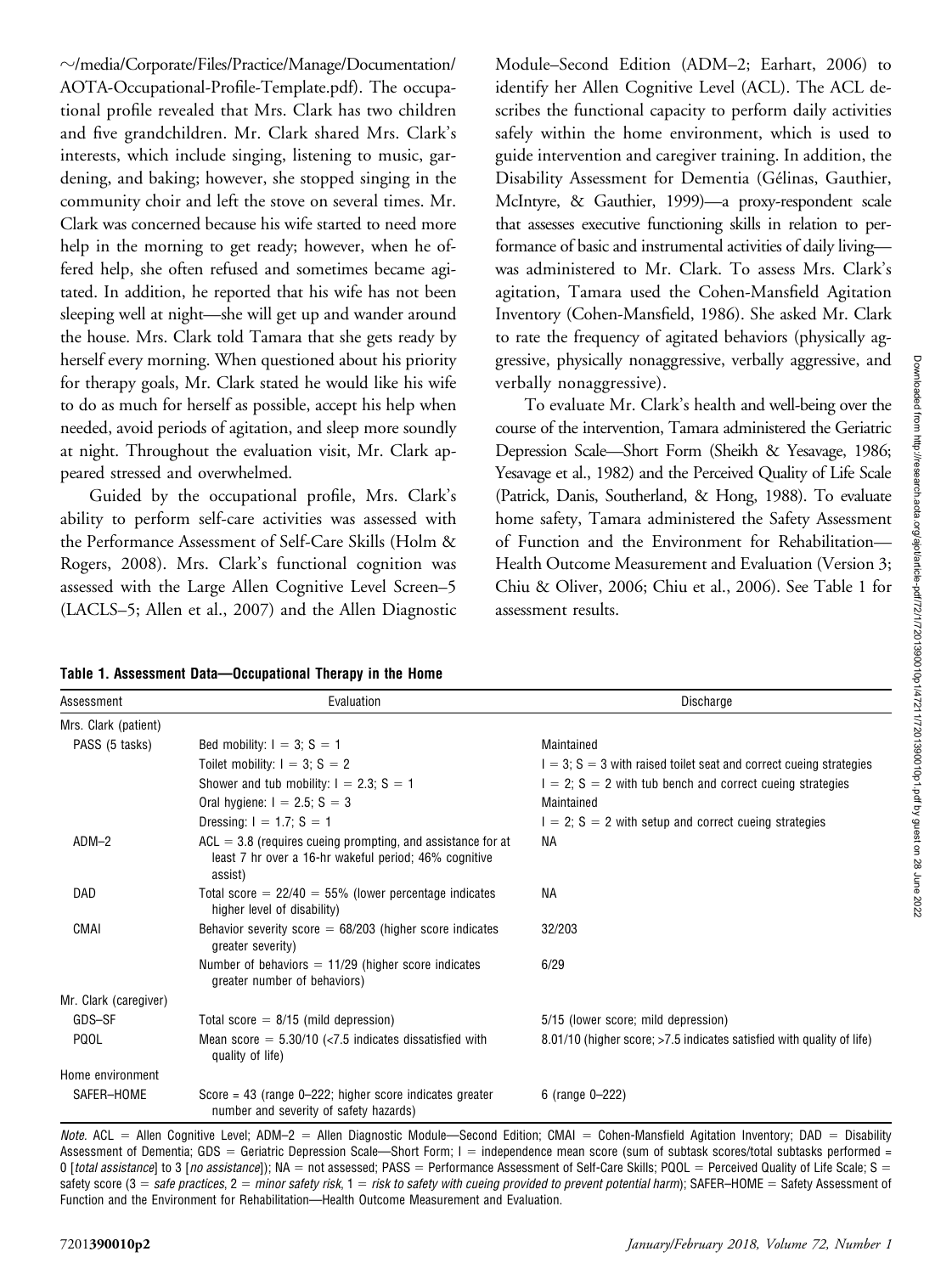Assessment results revealed Mrs. Clark was independent in functional mobility; however, she was at a fall risk when transferring to and from the toilet and tub. In self-care performance, Mrs. Clark required verbal cues for accuracy and demonstrated poor safety awareness. Consistent with these findings, Mrs. Clark's functional cognition reflected a reliance on well-established procedural memories to complete basic daily routines. The ACL indicated that Mrs. Clark could not live alone and needed 24-hr supervision to organize daily activities and to remove dangerous objects. Less than once a week, Mrs. Clark became agitated during self-care activities in the morning, and the most prevalent type of agitation was physical nonaggressive behaviors such as pacing and rummaging.

As the primary caregiver, Mr. Clark indicated that he was mildly depressed with a poor self-rated quality of life. Overall, the home environment had minor to major problems, primarily in the kitchen and with household activities. Of concern was numerous scatter rugs throughout the home and the storage of dangerous items (e.g., knives, cleaning solutions) in full view. Intervention goals focused on optimizing performance of activities of daily living (ADLs), targeting the morning and evening self-care routines; decreasing agitation; increasing activity engagement, including physical activity, to promote sleep; and improving caregiver communication and cuing skills.

Tamara reviewed the evidence from the September/ October 2017 issue of the American Journal of Occupational Therapy (Jensen & Padilla, 2017; Piersol et al., 2017; Smallfield & Syrovatla-Keckenlaible, 2017) and also read the intervention recommendations with strong evidence from the Occupational Therapy Practice Guidelines for Adults With Alzheimer's Disease and Related Major Neurocognitive Disorders (Piersol & Jensen, 2017). She was encouraged to find strong evidence that rooms designed consistent with the intended purpose, as is found in home environments, improved behaviors of people with AD because she had often anecdotally noted this as a benefit for her clients receiving therapy in the home. Additionally, she found the following strong evidence that she used to plan the intervention for Mrs. Clark:

- ADL training or activity modification to improve or maintain ADL performance (McLaren, Lamantia, & Callahan, 2013; Olazarán et al., 2010; Padilla, 2011b)
- Errorless learning and prompting strategies to improve ADL performance (Brenske, Rudrud, Schulze, & Rapp, 2008; Dechamps et al., 2011; Lee, Yip, Yu, & Man, 2013; van Tilborg, Kessels, & Hulstijn, 2011)
- Ambient music (Hodgkinson, Koch, Nay, & Lewis, 2007; Lancioni et al., 2013; Padilla, 2011a) and multisensory interventions (e.g., Snoezelen®; Fleming & Purandare, 2010; Kim, Yoo, Jung, Park, & Park, 2012; Marques, Cruz, Barbosa, Figueiredo, & Sousa, 2013;

Maseda et al., 2014; Padilla, 2011a; Riley-Doucet & Dunn, 2013; Sánchez, Millán-Calenti, Lorenzo-López, & Maseda, 2013; Zimmerman et al., 2013) to improve short-term behavior

- Exercise-based interventions to improve or maintain ADL performance, including functional mobility and sleep (Blankevoort et al., 2010; Forbes, Thiessen, Blake, Forbes, & Forbes, 2013; McLaren et al., 2013; Pitkälä et al., 2013; Potter, Ellard, Rees, & Thorogood, 2011; Rao, Chou, Bursley, Smulofsky, & Jezequel, 2014)
- Monitoring devices to prevent falls in the home (Rowe et al., 2009; Tchalla et al., 2013)
- Communication skills training to promote caregiver quality of life and well-being (Egan, Bérubé, Racine, Leonard, & Rochon, 2010)
- Multicomponent psychoeducational interventions (education, skill training, and coping strategies) to improve caregiver well-being and moderate evidence to delay nursing home placement (Corbett et al., 2012; Ducharme et al., 2011; Elliott, Burgio, & DeCoster, 2010; Gitlin, Winter, Dennis, Hodgson, & Hauck, 2010a, 2010b; Kouri, Ducharme, & Giroux, 2011; Kuo et al., 2013; Livingston et al., 2013).

### Occupational Therapy Intervention

Mrs. Clark received 12 home visits over 8 wk. Tamara asked that Mr. Clark be present during every visit. Mrs. Clark's daughter attended 4 of the home visits.

#### Sample Intervention 1—Morning Home Visit Focused on Optimizing ADL Performance and Reducing Agitative Behaviors

Tamara scheduled several visits for early morning to address Mrs. Clark's morning routine. A raised toilet set and tub bench were obtained from a local equipment loan closet, and, with Mr. Clark present, Tamara provided training in safe transfers with these devices using an errorless learning approach. During each session, Mrs. Clark performed several repetitions of both transfers, with Tamara preventing mistakes and ensuring a consistent sequence by using simple instructional cues, communication strategies, and occasional guiding for proper hand placement. At the end of the first training session, she left a written sequence of the steps with Mr. Clark and educated him on appropriate cueing and communication strategies to solidify a consistent routine and to promote reliance on procedural memories.

Errorless learning was also initiated for dressing and grooming, with Tamara consulting with Mr. Clark on Mrs. Clark's past habits to ensure the best morning routine. Mrs. Clark appeared distracted and confused by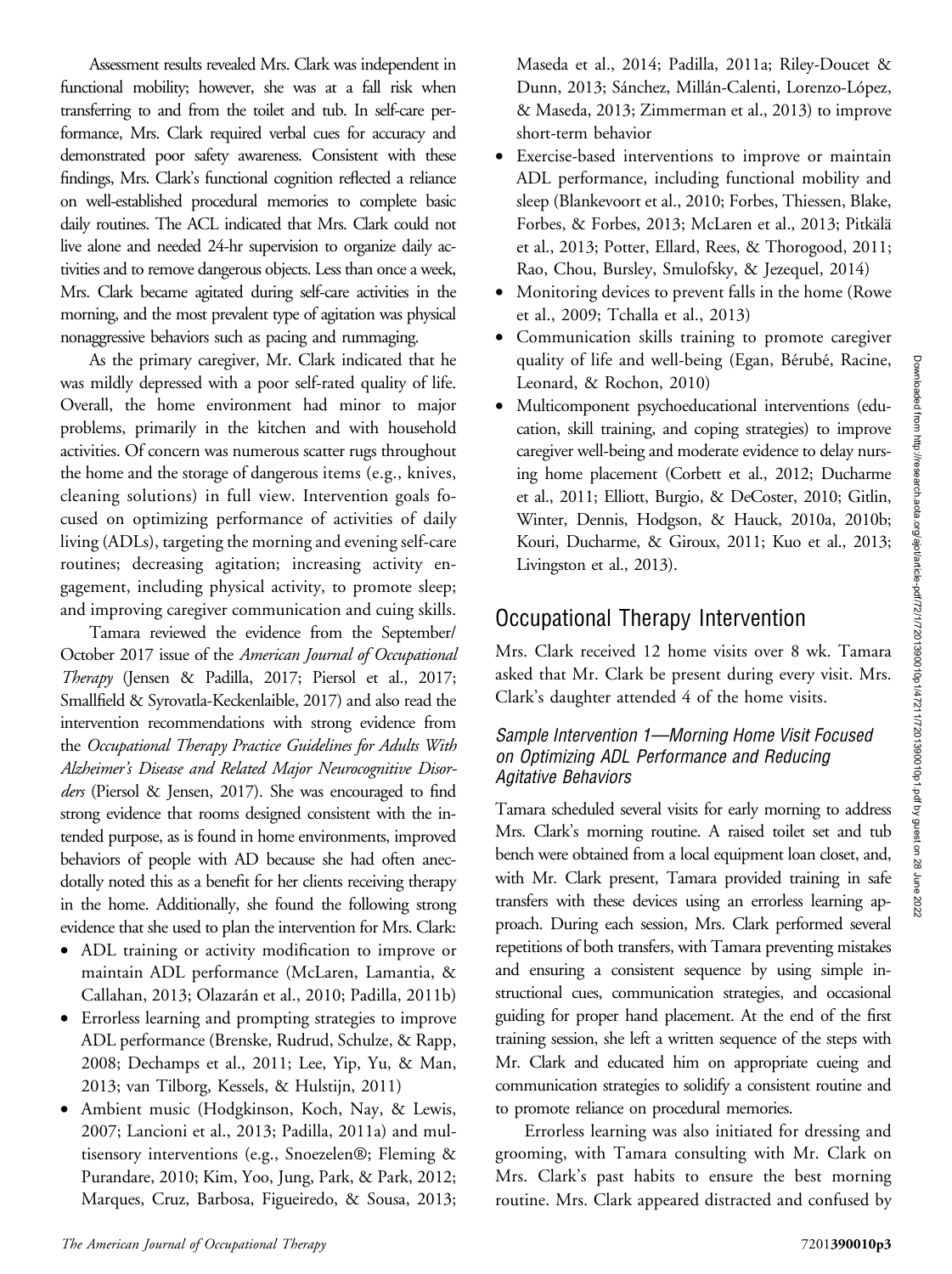extra items on the sink and in her closet, and this triggered agitation and refusal to accept assistance. Tamara assisted Mr. Clark in reducing clutter and setting out only needed hygiene and clothing items to reduce activity demands and agitation. To improve safety during dressing, Mrs. Clark sat in her favorite chair in the bedroom while Mr. Clark cued and assisted her through getting dressed. Multisensory stimulation, including softer lighting and quiet ambient music played during Mrs. Clark's morning routine, seemed to decrease her tendency to become agitated.

#### Sample Intervention 2—Afternoon Home Visit Focused on Enhancing Sleep and Preventing Nighttime Falls

Given the strong evidence that exercise improves or maintains ADL performance, including sleep, Tamara used Mrs. Clark's interest in gardening to introduce increased physical activity into her daily routine. Mr. and Mrs. Clark's neighborhood sponsored a community garden, which was only two blocks from their home. During an afternoon home visit, Tamara, Mrs. Clark, and Mr. Clark walked to the garden, and Mrs. Clark participated in gardening activities at several raised flower beds in the garden. Resources for group exercise programs at the local community center were provided as additional exercise options.

To address Mrs. Clark's night wandering and risk for falls, Tamara provided Mr. Clark with resources for renting a bed-exit alarm. She also recommended automatic nightlights in the bedroom and bathroom and arranging the bedroom to allow Mrs. Clark a clear path to the bathroom from her bed.

#### Conclusion

After 12 home visits over 8 wk, Mrs. Clark had met her goals designed to optimize independence and safety despite the cognitive decline inherent in AD. Through activity and environmental modifications, ADL training with an emphasis on errorless learning techniques, and deliberate caregiver education on appropriate cueing and assistance, Mrs. Clark was able to maintain or improve in several areas of the Performance Assessment of Self-Care Skills and decrease agitated behaviors (see Table 1). Mr. Clark demonstrated improved scores on the Geriatric Depression Scale—Short Form and the Perceived Quality of Life Scale, largely because of improved communication and ADL skills with his wife. Tamara provided Mr. Clark with recommendations for local professionally led support groups for caregivers of people with AD because Tamara found strong evidence for these groups to enhance caregiver well-being and quality of life.  $\blacktriangle$ 

### References

- Allen, C. K., Austin, S. L., David, S. K., Earhart, C. A., McCraith, D. B., & Riska-Williams, L. (2007). Manual for the Allen Cognitive Level Screen—5 (ACLS–5) and Large Allen Cognitive Level Screen—5 (LACLS–5). Camarillo, CA: ACLS and LACLS Committee.
- Blankevoort, C. G., van Heuvelen, M. J. G., Boersma, F., Luning, H., de Jong, J., & Scherder, E. J. A. (2010). Review of effects of physical activity on strength, balance, mobility and ADL performance in elderly subjects with dementia. Dementia and Geriatric Cognitive Disorders, 30, 392–402.<https://doi.org/10.1159/000321357>
- Brenske, S., Rudrud, E. H., Schulze, K. A., & Rapp, J. T. (2008). Increasing activity attendance and engagement in individuals with dementia using descriptive prompts. Journal of Applied Behavior Analysis, 41, 273–277. [https://doi.](https://doi.org/10.1901/jaba.2008.41-273) [org/10.1901/jaba.2008.41-273](https://doi.org/10.1901/jaba.2008.41-273)
- Chiu, T., & Oliver, R. (2006). Factor analysis and construct validity of the SAFER-HOME. OTJR: Occupation, Participation and Health, 26, 132–142.
- Chiu, T., Oliver, R., Ascott, P., Choo, L. C., Davis, T., Gaya, A., . . . Letts, M. (2006). Safety Assessment of Function and the Environment for Rehabilitation—Health Outcome Measurement and Evaluation (SAFER–HOME) (Version 3). Toronto: COTA Health.
- Cohen-Mansfield, J. (1986). Agitated behaviors in the elderly: II. Preliminary results in the cognitively deteriorated. Journal of the American Geriatrics Society, 34, 722–727. [https://](https://doi.org/10.1111/j.1532-5415.1986.tb04303.x) [doi.org/10.1111/j.1532-5415.1986.tb04303.x](https://doi.org/10.1111/j.1532-5415.1986.tb04303.x)
- Corbett, A., Stevens, J., Aarsland, D., Day, S., Moniz-Cook, E., Woods, R., . . . Ballard, C. (2012). Systematic review of services providing information and/or advice to people with dementia and/or their caregivers. International Journal of Geriatric Psychiatry, 27, 628–636. [https://doi.org/](https://doi.org/10.1002/gps.2762) [10.1002/gps.2762](https://doi.org/10.1002/gps.2762)
- Dechamps, A., Fasotti, L., Jungheim, J., Leone, E., Dood, E., Allioux, A., . . . Kessels, R. P. C. (2011). Effects of different learning methods for instrumental activities of daily living in patients with Alzheimer's dementia: A pilot study. American Journal of Alzheimer's Disease and Other Dementias, 26, 273–281.<https://doi.org/10.1177/1533317511404394>
- Ducharme, F. C., Lévesque, L. L., Lachance, L. M., Kergoat, M. J., Legault, A. J., Beaudet, L. M., & Zarit, S. H. (2011). "Learning to become a family caregiver" efficacy of an intervention program for caregivers following diagnosis of dementia in a relative. Gerontologist, 51, 484–494. <https://doi.org/10.1093/geront/gnr014>
- Earhart, C. A. (2006). Allen Diagnostic Module—Second Edition. Colchester, CT: S&S Worldwide.
- Egan, M., Bérubé, D., Racine, G., Leonard, C., & Rochon, E. (2010). Methods to enhance verbal communication between individuals with Alzheimer's disease and their formal and informal caregivers: A systematic review. International Journal of Alzheimer's Disease, 2010, 906818. [https://doi.](https://doi.org/10.4061/2010/906818) [org/10.4061/2010/906818](https://doi.org/10.4061/2010/906818)
- Elliott, A. F., Burgio, L. D., & DeCoster, J. (2010). Enhancing caregiver health: Findings from the Resources for Enhancing Alzheimer's Caregiver Health II intervention. Journal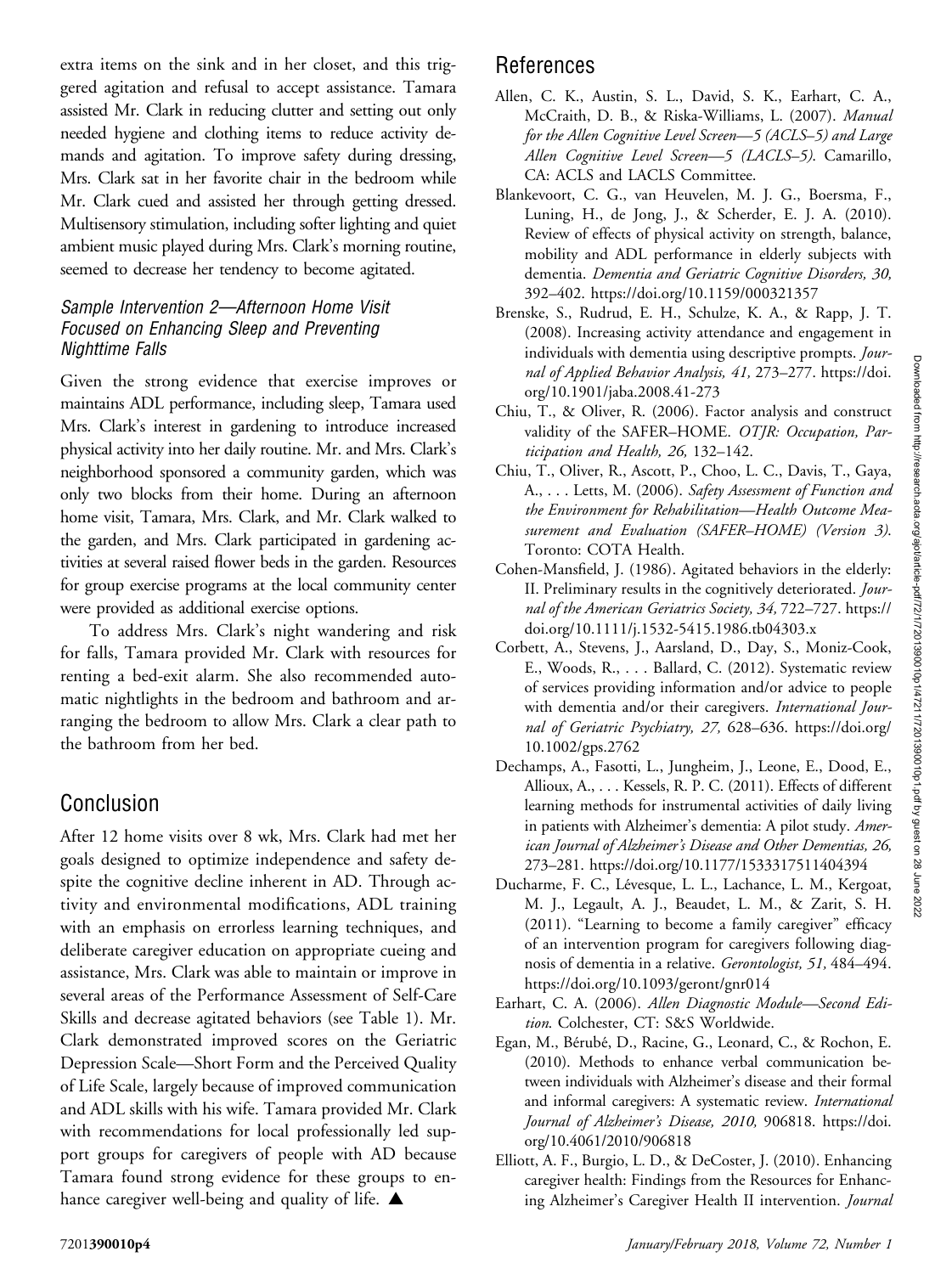of the American Geriatrics Society, 58, 30–37. [https://doi.](https://doi.org/10.1111/j.1532-5415.2009.02631.x) [org/10.1111/j.1532-5415.2009.02631.x](https://doi.org/10.1111/j.1532-5415.2009.02631.x)

- Fleming, R., & Purandare, N. (2010). Long-term care for people with dementia: Environmental design guidelines. International Psychogeriatrics, 22, 1084–1096. [https://doi.](https://doi.org/10.1017/S1041610210000438) [org/10.1017/S1041610210000438](https://doi.org/10.1017/S1041610210000438)
- Forbes, D., Thiessen, E. J., Blake, C. M., Forbes, S. C., & Forbes, S. (2013). Exercise programs for people with dementia. Cochrane Database of Systematic Reviews, 12, CD006489. [https://doi.org/10.1002/14651858.CD006489.](https://doi.org/10.1002/14651858.CD006489.pub3) [pub3](https://doi.org/10.1002/14651858.CD006489.pub3)
- Gélinas, I., Gauthier, L., McIntyre, M., & Gauthier, S. (1999). Development of a functional measure for persons with Alzheimer's disease: The Disability Assessment for Dementia. American Journal of Occupational Therapy, 53, 471–481.<https://doi.org/10.5014/ajot.53.5.471>
- Gitlin, L. N., Winter, L., Dennis, M. P., Hodgson, N., & Hauck, W. W. (2010a). A biobehavioral home-based intervention and the well-being of patients with dementia and their caregivers: The COPE randomized trial. JAMA, 304, 983–991.<https://doi.org/10.1001/jama.2010.1253>
- Gitlin, L. N., Winter, L., Dennis, M. P., Hodgson, N., & Hauck, W. W. (2010b). Targeting and managing behavioral symptoms in individuals with dementia: A randomized trial of a nonpharmacological intervention. *Journal of* the American Geriatrics Society, 58, 1465–1474. [https://](https://doi.org/10.1111/j.1532-5415.2010.02971.x) [doi.org/10.1111/j.1532-5415.2010.02971.x](https://doi.org/10.1111/j.1532-5415.2010.02971.x)
- Hodgkinson, B., Koch, S., Nay, R., & Lewis, M. (2007). Managing the wandering behaviour of people living in a residential aged care facility. International Journal of Evidence-Based Healthcare, 5, 406–436.
- Holm, M. B., & Rogers, J. C. (2008). The Performance Assessment of Self-Care Skills (PASS). In B. J. Hemphill-Pearson (Ed.), Assessments in occupational therapy mental health (2nd ed., pp. 101–112). Thorofare, NJ: Slack.
- Jensen, L. E., & Padilla, R. (2017). Effectiveness of environmentbased interventions on behavior, perception, and falls for people with Alzheimer's disease and related disorders. American Journal of Occupational Therapy, 71, 105180030. <https://doi.org/10.5014/ajot.2017.027409>
- Kim, S. Y., Yoo, E. Y., Jung, M. Y., Park, S. H., & Park, J. H. (2012). A systematic review of the effects of occupational therapy for persons with dementia: A meta-analysis of randomized controlled trials. NeuroRehabilitation, 31, 107–115.
- Kouri, K. K., Ducharme, F. C., & Giroux, F. (2011). A psychoeducational intervention focused on communication for caregivers of a family member in the early stage of Alzheimer's disease: Results of an experimental study. Dementia, 10, 435–453.<https://doi.org/10.1177/1471301211408124>
- Kuo, L. M., Huang, H. L., Huang, H. L., Liang, J., Chiu, Y. C., Chen, S. T., . . . Shyu, Y. I. (2013). A home-based training program improves Taiwanese family caregivers' quality of life and decreases their risk for depression: A randomized controlled trial. International Journal of Geriatric Psychiatry, 28, 504–513.<https://doi.org/10.1002/gps.3853>
- Lancioni, G. E., Singh, N. N., O'Reilly, M. F., Green, V. A., Ferlisi, G., Ferrarese, G., . . . Zonno, N. (2013). Selfregulated music stimulation for persons with Alzheimer's

disease: Impact assessment and social validation. Developmental Neurorehabilitation, 16, 17–26. [https://doi.org/10.3109/](https://doi.org/10.3109/17518423.2012.707693) [17518423.2012.707693](https://doi.org/10.3109/17518423.2012.707693)

- Lee, G. Y., Yip, C. C. K., Yu, E. C. S., & Man, D. W. K. (2013). Evaluation of a computer-assisted errorless learningbased memory training program for patients with early Alzheimer's disease in Hong Kong: A pilot study. Clinical Interventions in Aging, 8, 623–633.
- Livingston, G., Barber, J., Rapaport, P., Knapp, M., Griffin, M., King, D., . . . Cooper, C. (2013). Clinical effectiveness of a manual based coping strategy programme (START, STrAtegies for RelaTives) in promoting the mental health of carers of family members with dementia: Pragmatic randomised controlled trial. BMJ, 347, f6276. [https://](https://doi.org/10.1136/bmj.f6276) [doi.org/10.1136/bmj.f6276](https://doi.org/10.1136/bmj.f6276)
- Marques, A., Cruz, J., Barbosa, A., Figueiredo, D., & Sousa, L. X. (2013). Motor and multisensory care-based approach in dementia: Long-term effects of a pilot study. American Journal of Alzheimer's Disease and Other Dementias, 28, 24–34.<https://doi.org/10.1177/1533317512466691>
- Maseda, A., Sánchez, A., Marante, M. P., González-Abraldes, I., Buján, A., & Millán-Calenti, J. C. (2014). Effects of multisensory stimulation on a sample of institutionalized elderly people with dementia diagnosis: A controlled longitudinal trial. American Journal of Alzheimer's Disease and Other Dementias, 29, 463–473. [https://doi.org/10.1177/](https://doi.org/10.1177/1533317514522540) [1533317514522540](https://doi.org/10.1177/1533317514522540)
- McLaren, A. N., Lamantia, M. A., & Callahan, C. M. (2013). Systematic review of non-pharmacologic interventions to delay functional decline in community-dwelling patients with dementia. Aging and Mental Health, 17, 655–666. <https://doi.org/10.1080/13607863.2013.781121>
- Olazarán, J., Reisberg, B., Clare, L., Cruz, I., Peña-Casanova, J., Del Ser, T., . . . Muñiz, R. (2010). Nonpharmacological therapies in Alzheimer's disease: A systematic review of efficacy. Dementia and Geriatric Cognitive Disorders, 30, 161–178.<https://doi.org/10.1159/000316119>
- Padilla, R. (2011a). Effectiveness of environment-based interventions for people with Alzheimer's disease and related dementias. American Journal of Occupational Therapy, 65, 514–522.<https://doi.org/10.5014/ajot.2011.002600>
- Padilla, R. (2011b). Effectiveness of interventions designed to modify the activity demands of the occupations of self-care and leisure for people with Alzheimer's disease and related dementias. American Journal of Occupational Therapy, 65, 523–531.<https://doi.org/10.5014/ajot.2011.002618>
- Patrick, D. L., Danis, M., Southerland, L. I., & Hong, G. (1988). Quality of life following intensive care. Journal of General Internal Medicine, 3, 218–223. [https://doi.](https://doi.org/10.1007/BF02596335) [org/10.1007/BF02596335](https://doi.org/10.1007/BF02596335)
- Piersol, C. V., & Jensen, L. (2017). Occupational therapy practice guidelines for adults with Alzheimer's disease and related major neurocognitive disorders. Bethesda, MD: AOTA Press.
- Piersol, C. V., Canton, K., Connor, S. E., Giller, I., Lipman, S., & Sager, S. (2017). Effectiveness of interventions for caregivers of people with Alzheimer's disease and related major neurocognitive disorders: A systematic review. American Journal of Occupational Therapy, 71, 7105180020. <https://doi.org/10.5014/ajot.2017.027581>